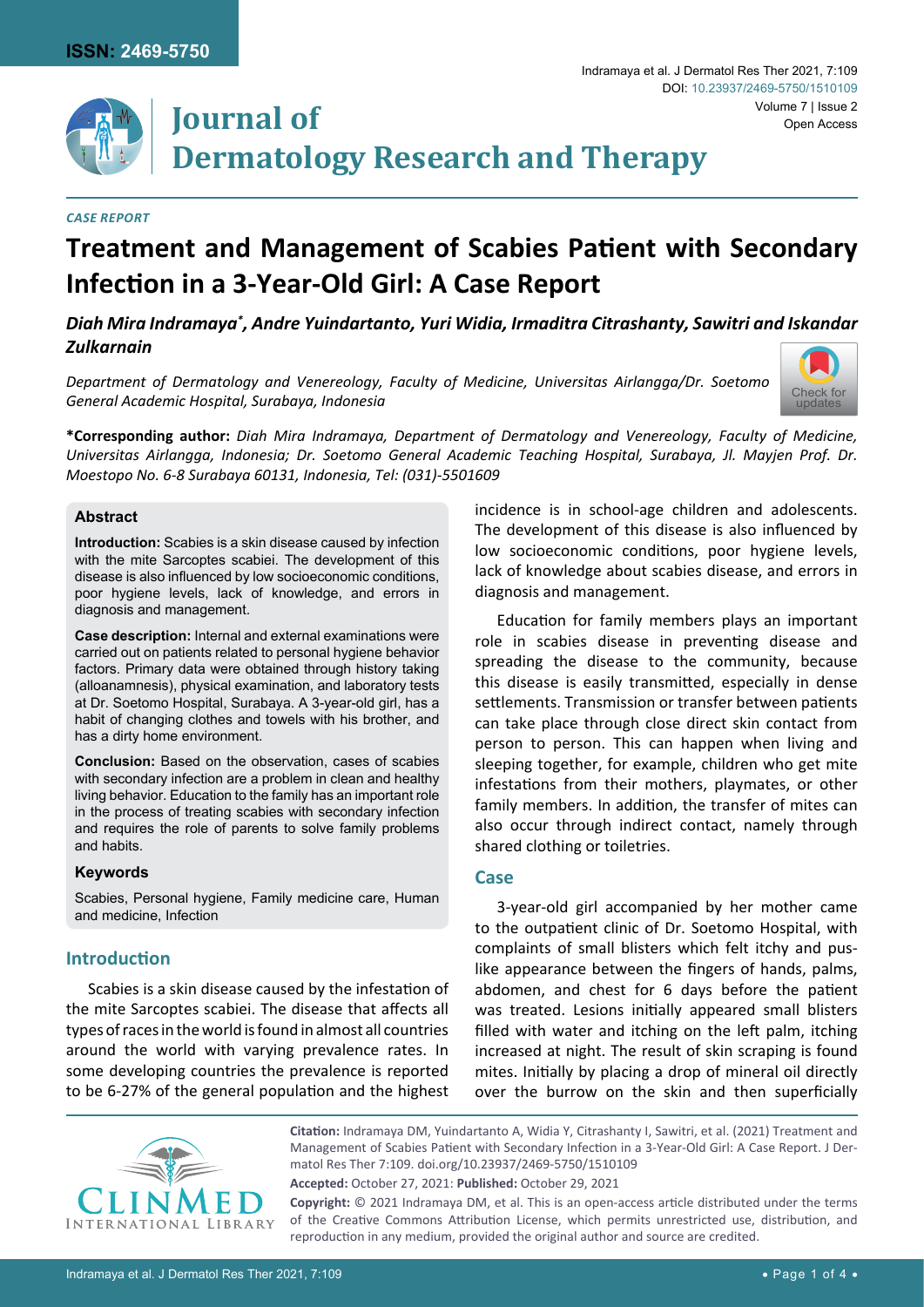<span id="page-1-0"></span>٦

<span id="page-1-1"></span>Ĩ



**Figure 1:** Before Treatment (A,B,C,D,E,F). Multiple pustules over erythematous skin accompanied by erosions, exudates, and edema.



**Figure 2:** Microscopy showed adult mite.

scraping longitudinally and laterally across the skin with a scalpel blade. The result of gram staining from the pustule in the hand revealed gram-positive cocci and 30-40 leukocytes/field of view. Diagnosis of this patient was scabies with secondary infection. The patient was given oral cloxacillin 150 mg 4 times a day for 7 days. Wet dressings of 0.9% sodium chloride is given every 8 hours for 15 minutes on ulcer lesions on the hands. Permethrin 5% cream applied to the entire body at night and left for 8 hours, than wash it of completely with soaps. Salicylic acid 2% and sulfur praecipitatum 4% applied for 3 days to the entire body once a day in the morning after washing off permethrin ([Figure 1](#page-1-0), [Figure 2](#page-1-1) and [Figure 3](#page-2-0)).

## **Discussion**

Scabies is a zoonotic disease that affects the skin and is easily transmitted from human to human and from animal to human. The diagnosis is made from history, clinical manifestations and supporting examinations. The diagnosis found that there are 3 out of 4 criterias, including; itching at night, predilection and morphology that occur in a group of people, and it is found Sarcoptes scabiei mites [[1](#page-2-1)-[3](#page-2-2)]. The predilection is between the fingers, wrists, armpits, around the navel, inner thighs, male genitalia, and buttocks. Efflorescence of lesions due to scabies is a form of scabies infection's skin with the shape of papules and vesicles to lenticular that accompanied by excoriation  $[4,5]$  $[4,5]$  $[4,5]$  $[4,5]$ . If secondary infection occurs, lenticular pustules appear. Secondary infections in scabies are mostly caused by Group A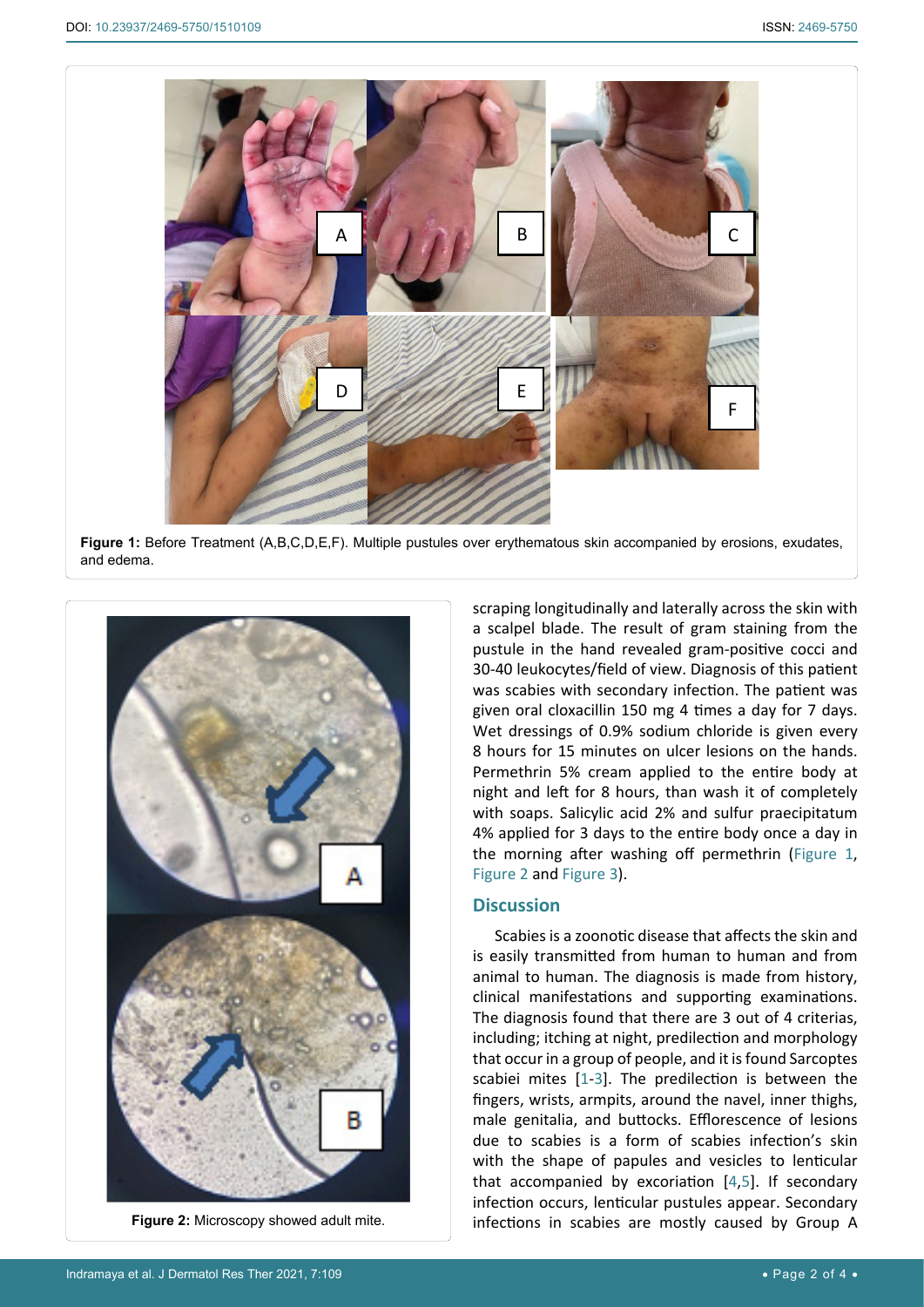<span id="page-2-0"></span>٦



**Figure 3:** After Treatment (A,B,C,D,E,F,G). Patient improved remarkably after oral antibiotic and topical treatment decrease.

Streptococci and Staphylococcus aureus, which are sensitive to a penicillin class. Topical agents to choose are permethrin 5% cream, salicylic acid 2%, crotamitone 10% cream, sulfur precipitum 2-10%, benzyl benzoate 10-25% emulsion and oral ivermectin 200 μg/kg/ dose. Preventative efforts like improving personal and environmental hygiene are also important [[6](#page-3-5),[7](#page-3-6)].

In addition to prevention efforts, treatment efforts were also carried out by providing pharmacotherapy in the form of oral cloxacillin 150 mg 4 times a day for 7 days. Wet dressings of 0.9% sodium chloride is given every 8 hours for 15 minutes on ulcerated lesions on the hands. Permethrin 5% cream applied to the entire body at night and left for 8 hours, then wash it off completely with soaps. Salicylic acid 2% and sulfur praecipitatum 4% applied for 3 days to the entire body once a day in the morning after washing off permethrin [[8](#page-3-2),[9](#page-3-7)].

Based on the theory, cases of scabies with secondary infection are a problem in clean and healthy living behavior [[8](#page-3-2),[9](#page-3-7)]. Education to the family has an important role in the process of treating scabies with secondary infection and requires the role of parents to solve family problems and habits [[10](#page-3-8)-[12](#page-3-9)].

The results of the interventions that have been carried out were evaluated, the general condition of the patient was good, the itching was reduced and the lesions had partially healed. To increase the regularity of patients using ointments, leaflets about the treatment

of scabies were given. It is recommended to carry out treatment control so that it can be seen and reevaluated. In addition, patients are also asked to invite the family of other patients who have not recovered [\[8,](#page-3-2)[13-](#page-3-3)[15](#page-3-4)].

# **Conclusions**

Scabies with secondary infection has an excellent response to oral antibiotic and topical treatment. It is important to give information and education about scabies and its causes, the disease transmission, the treatment to family and people around and how to apply the medicine. Without behavior change of a clean lifestyle, the transmission of scabies will be difficult to stop and easy to recur.

# **References**

- <span id="page-2-1"></span>1. [Schultz MW, Gomez M, Hansen RC, Mills J, Menter A, et](https://pubmed.ncbi.nlm.nih.gov/1689135/)  [al. \(1990\) Comparative study of 5% permethrin cream and](https://pubmed.ncbi.nlm.nih.gov/1689135/)  [1% lindane lotion for the treatment of scabies. Archives of](https://pubmed.ncbi.nlm.nih.gov/1689135/)  [Dermatology 126: 167-170.](https://pubmed.ncbi.nlm.nih.gov/1689135/)
- 2. [Hong MY, Lee CC, Chuang MC, Chao SC, Tsai MC, et al.](https://pubmed.ncbi.nlm.nih.gov/20836776/)  [\(2010\) Factors related to missed diagnosis of incidental](https://pubmed.ncbi.nlm.nih.gov/20836776/)  [scabies infestations in patients admitted through the](https://pubmed.ncbi.nlm.nih.gov/20836776/)  [emergency department to inpatient services. Academic](https://pubmed.ncbi.nlm.nih.gov/20836776/)  [Emerg Med 17: 958-964.](https://pubmed.ncbi.nlm.nih.gov/20836776/)
- <span id="page-2-2"></span>3. [Terada Y, Murayama N, Ikemura H, Morita T, Nagata](https://pubmed.ncbi.nlm.nih.gov/20880016/)  [\(2010\) Sarcoptes scabiei var. Canis refractory to ivermectin](https://pubmed.ncbi.nlm.nih.gov/20880016/)  [treatment in two dogs. Veterinary Dermatology 21: 608-](https://pubmed.ncbi.nlm.nih.gov/20880016/) [612.](https://pubmed.ncbi.nlm.nih.gov/20880016/)